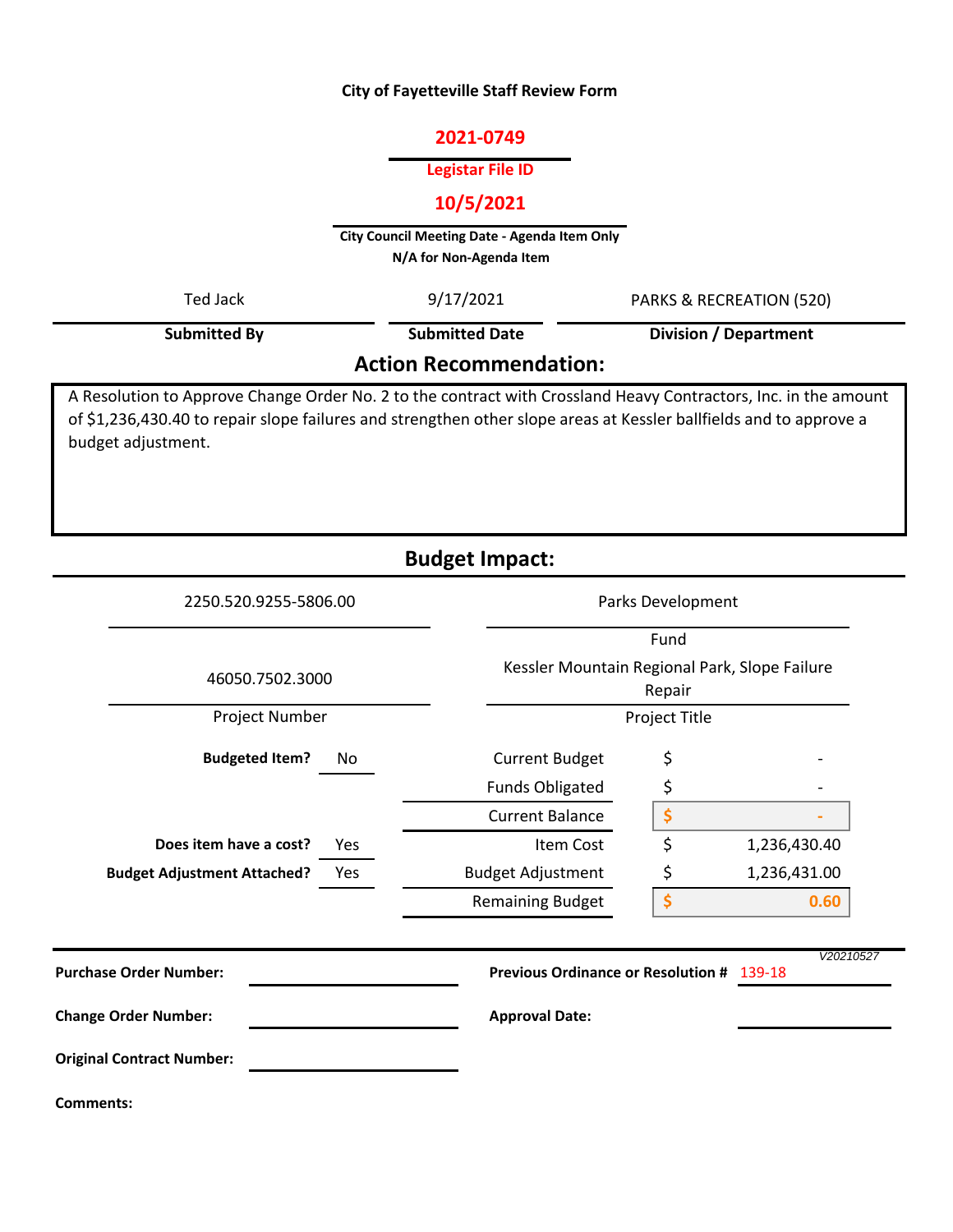

# **MEETING OF OCTOBER 5, 2021**

**TO:** Mayor and City Council

- **THRU:** Susan Norton, Chief of Staff Chris Brown, Director of Public Works
- **FROM:** Ted Jack, Park Planning Superintendent

**DATE:** September 17, 2021

**SUBJECT: A Resolution to Approve Change Order No. 2 to the contract with Crossland Heavy Contractors, Inc. in the amount of \$1,236,430.40 to repair slope failures and strengthen other slope areas at Kessler ballfields and to approve a budget adjustment.**

### **RECOMMENDATION:**

A resolution to approve Change Order No. 2 to the contract with Crossland Heavy Contractors, Inc. in the amount of \$1,236,430.40 to repair slope failures and strengthen other slope areas at Kessler ballfields and to approve a budget adjustment.

# **BACKGROUND:**

Work to add a second ballfield complex to Kessler was bid in January 2021 and awarded to Crossland Heavy Contractors, Inc. (Bid 20-86). Work is proceeding on this project scheduled to be completed in July 2022. During construction slope failures at the existing ballfields became severe. This change order will authorize Crossland Heavy Contractors to repair and stabilize the failure area and improve an area likely to fail.

### **DISCUSSION:**

Requested Change Order No. 2 is for \$1,236,430.40 for repair of slope failure areas behind field four and the improvement of 2:1 sloped areas behind field one. The slope repair behind field four lays the slope back to a gentler grade of 3:1. This requires the removal of some trees and generates excess soil. The soil generated in the repair work will be deposited west of the new ballfield complex and be graded to support the future development of a trail head, outlined in the master plan, for the Kessler trail system.

### **BUDGET/STAFF IMPACT:**

Funding for Change Order No. 2 comes from Parks Development HMR funds (\$200,000 fund balance, \$457,725 Community Park Improvements, and \$161,754 Regional Park Development) and Sales Tax fund balance (\$416,952). Staff impact is minimal as this is an ongoing project.

### **Attachments:**

Crossland Heavy Contractors Change Order No. 2 Budget Adjustment